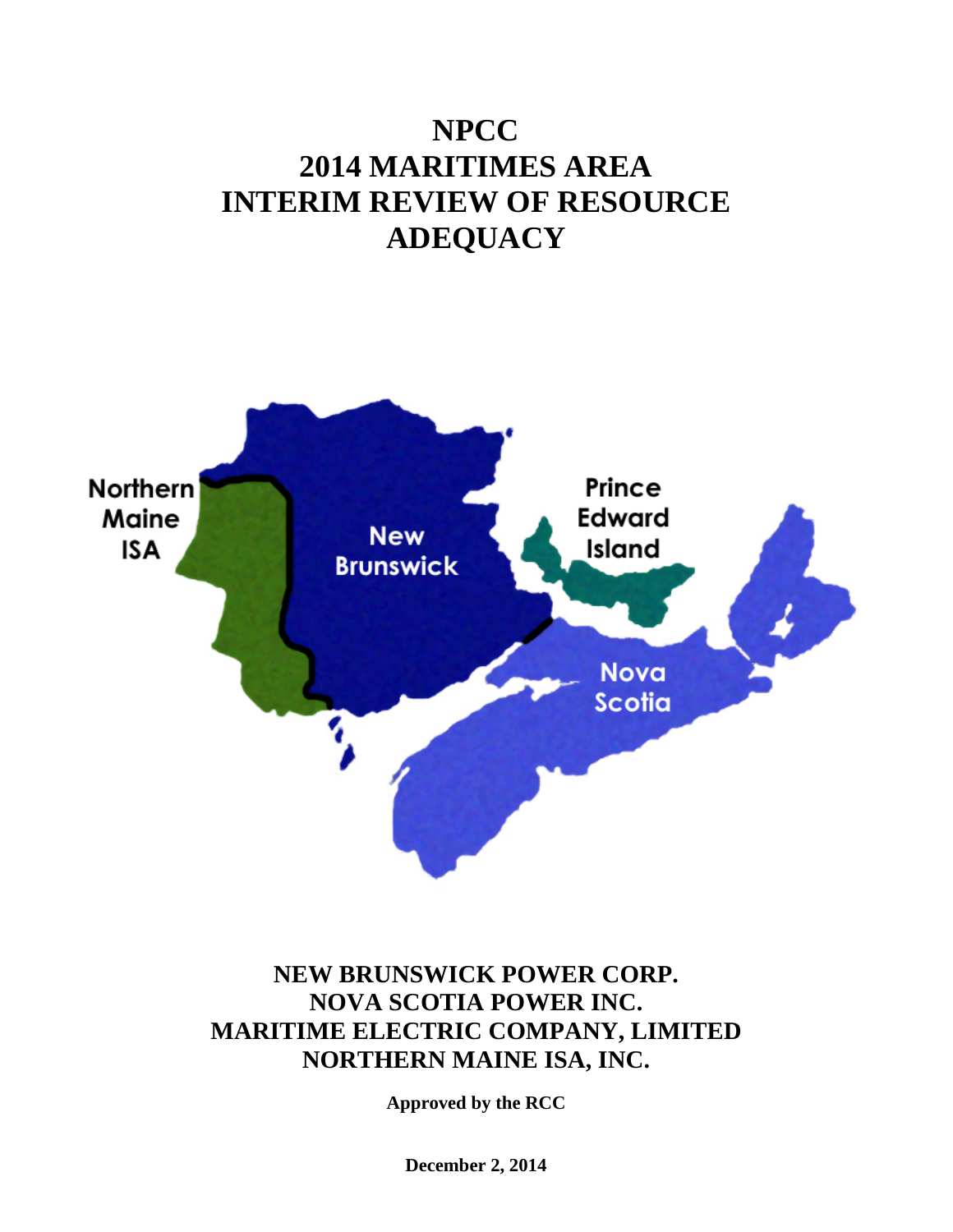This page intentionally left blank.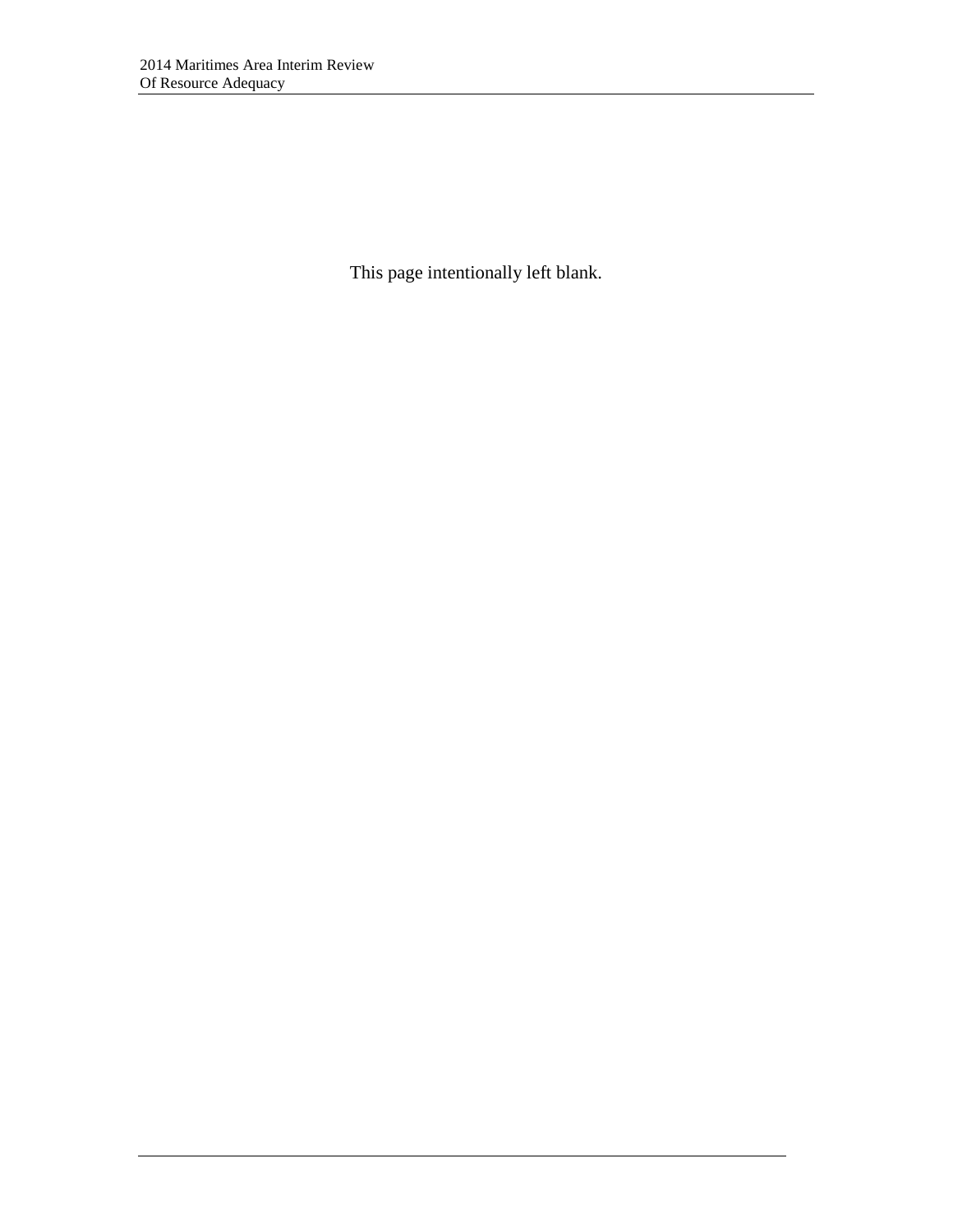## **1.0 EXECUTIVE SUMMARY**

The 2014 Maritimes Area Interim Review of Resource Adequacy (2014 Interim Review), covering the period of January 2015 through December 2018, has been prepared to satisfy the Reliability Assessment Program as established by the Northeast Power Coordinating Council (NPCC). This 2014 Interim Review follows the resource adequacy review guidelines as specified in the *NPCC Regional Reliability Directory #1 Appendix D (Adopted: December 1, 2009)*.

The Maritimes Area will comply with the NPCC resource adequacy criterion that requires a loss of load expectation (LOLE) value of not more than 0.1 days/year for all years of this 2014 Interim Review. A summary of LOLE values for each year of the 2014 Interim Review and the 2013 Maritimes Area Comprehensive Review of Resource Adequacy (2013 Comprehensive Review) is shown in Table 1 below.

| Year | 2014 Interim Review | 2013 Comprehensive Review |  |
|------|---------------------|---------------------------|--|
|      | (days/year)         | (days/year)               |  |
| 2015 | 0.020               | 0.011                     |  |
| 2016 | 0.007               | 0.007                     |  |
| 2017 | 0.005               | 0.006                     |  |
| 2018 | 0.004               | 0.005                     |  |

**Table 1 – Maritimes Area LOLE Values from 2015 to 2018**

LOLE results for the 2014 Interim Review are similar to the 2013 Comprehensive Review. The slight relative increase in LOLE for 2015 is due to changes to inservice dates for some wind resources.

There are no changes in this Interim Review with respect to fuel supplies, transfer capabilities, emergency operating procedures, or market rules.

Amalgamation of the NB Power group of companies, and the New Brunswick System Operator, into a single, vertically integrated Crown utility occurred on October 1, 2013. This utility restructuring has no effect on resource adequacy in the Maritimes Area.

## **2.0 INTRODUCTION**

This 2014 Interim Review is the first update of the 2013 Comprehensive Review approved by the Reliability Coordinating Committee (RCC) in December 2013. The Maritimes Area is a winter peaking area with separate jurisdictions in New Brunswick, Nova Scotia, Prince Edward Island, and Northern Maine. New Brunswick Power Corp. is the Reliability Coordinator for the Maritimes Area,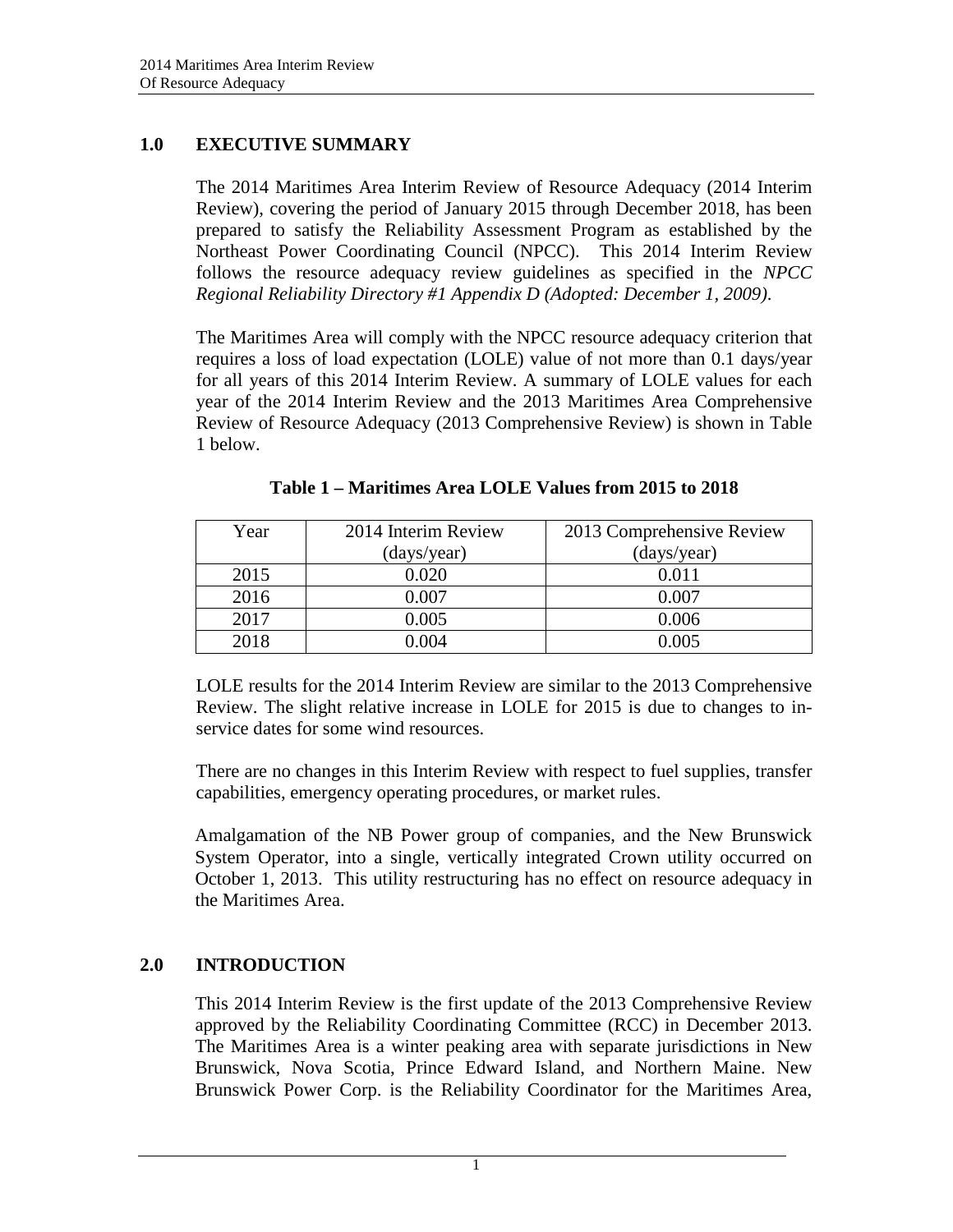with its system operator functions performed by its Transmission and System Operator division under a regulator approved Standard of Conduct.

#### **3.0 ASSUMPTION CHANGES**

No changes were made in this 2014 Interim Review with respect to fuel supplies, transfer capabilities, emergency operating procedures, or market rules.

3.1 Demand Forecast

The Maritimes Area coincident peak demand is forecast to occur during the month of January each year. Table 2 shows a comparison of the annual peak loads used in this 2014 Interim Review versus the 2013 Comprehensive Review.

| Year                                     | 2014 Interim Review<br>(MW) | 2013 Comprehensive Review<br>$(\mathbf{MW})$ | Difference<br>(MW) |
|------------------------------------------|-----------------------------|----------------------------------------------|--------------------|
| 2015                                     | 5,321                       | 5,286                                        | $+35$              |
| 2016                                     | 5,322                       | 5,267                                        | $+55$              |
| 2017                                     | 5,328                       | 5,267                                        | $+61$              |
| 2018                                     | 5,322                       | 5,253                                        | $+69$              |
| 2015 to 2018 Compound Annual Growth Rate |                             |                                              |                    |
| Growth                                   | 0.0%                        | $-0.2\%$                                     |                    |
| Rate                                     |                             |                                              |                    |

**Table 2 – Maritimes Area Peak Demand Forecast from 2015 to 2018**

Although demand in Nova Scotia is forecast to decrease slightly, the overall Maritimes Area demand forecast for this 2014 Interim Review is marginally higher compared to the demand forecast of the 2013 Comprehensive Review. The growth rate is flat over the period of this 2014 Interim Review, practically unchanged from the 2013 Comprehensive Review.

#### 3.2 Resources Forecast

Significant resource changes for this 2014 Interim Review versus the 2013 Comprehensive Review include the following:

- Reductions of between 65 MW and 125 MW in Nova Scotia's on peak wind capacity due to removal of Energy Resource Interconnection Service connected wind generation from capacity calculation, as well as moving the South Canoe wind farm in-service date to April 2015.
- Retirement of one 153 MW coal fired Lingan generator in Nova Scotia planned for October of 2017. Impact on resource adequacy for this 2014 Interim Review is negligible because its capacity is replaced with the same amount of purchased capacity sourced from the Muskrat Falls hydro-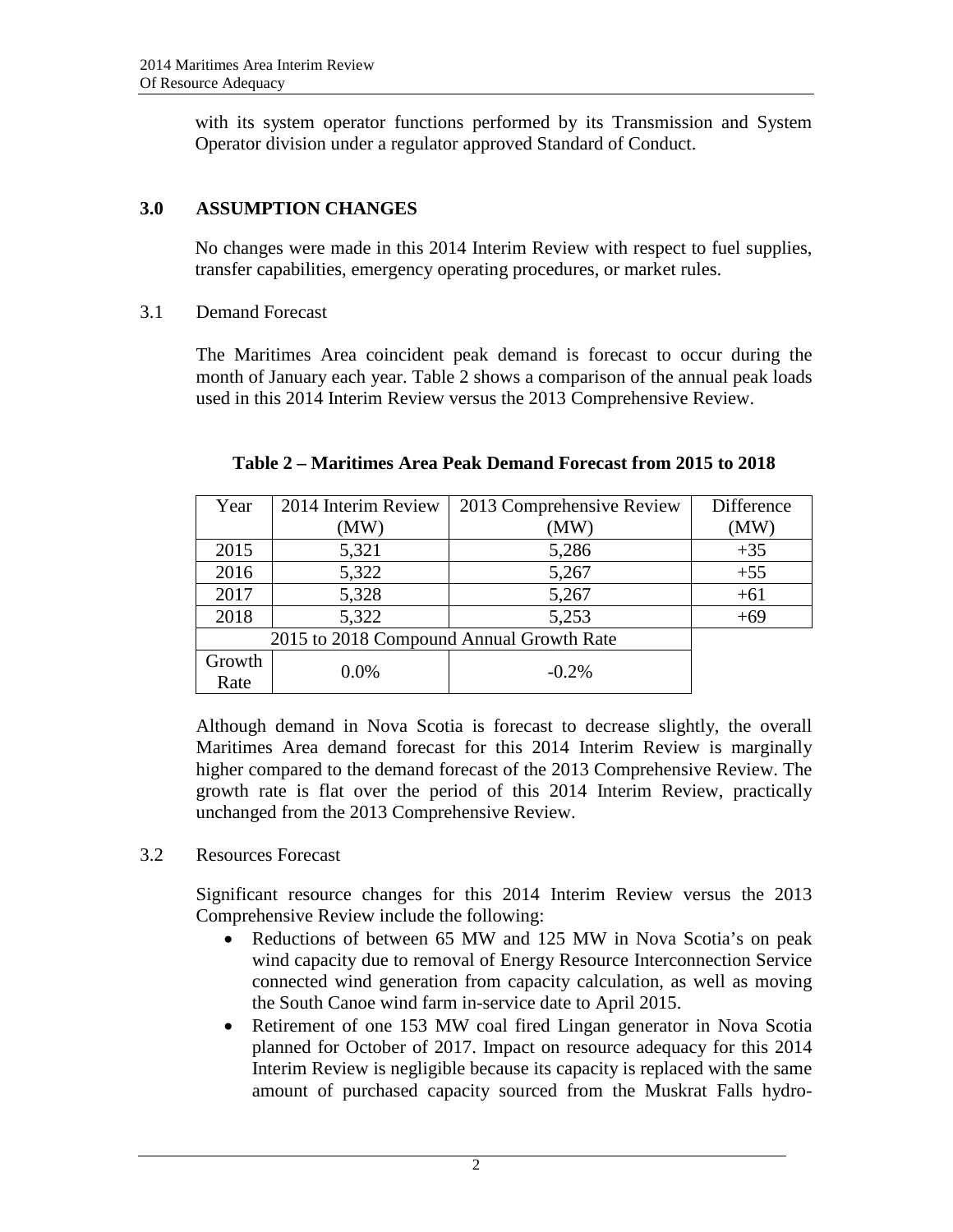electric power project currently under construction in the Province of Newfoundland and Labrador. The output from Muskrat Falls will be transmitted to Nova Scotia via underwater cable from the planned +/- 200 kV Maritime Link HVDC project.

Table 3 shows the year by year January resources forecast for this 2014 Interim Review compared to the 2013 Comprehensive Review.

| Year | 2014 Interim Review     |      |       | 2013 Comprehensive Review |      |       | Difference |
|------|-------------------------|------|-------|---------------------------|------|-------|------------|
|      | (MW, with on-peak wind) |      |       | (MW, with on-peak wind)   |      |       | (MW)       |
|      | Conventional            | Wind | Total | Conventional              | Wind | Total | Total      |
| 2015 | 6,814                   | 398  | 7,212 | 6,825                     | 522  | 7.347 | $-135$     |
| 2016 | 6,847                   | 466  | 7,313 | 6,858                     | 532  | 7,390 | $-77$      |
| 2017 | 6,847                   | 476  | 7,323 | 6,858                     | 545  | 7,403 | $-80$      |
| 2018 | 6,847                   | 476  | 7,323 | 6,858                     | 559  | 7,417 | $-94$      |

## **Table 3 – Maritimes Area Resources Forecast for 2013 to 2015**

Conventional capacity in Table 3 is from the peak load month of January of each year and includes installed generation, contracted inter-area purchases (if any), and tie benefits of 300 MW (see Section 3.5 below). Wind capacity used in Table 3 is the total amount of wind generation forecast during the hour of the Maritimes Area coincident peak load. Wind generation capacity for LOLE analysis is netted against hourly loads.

3.3 Comparison of Forecast and Required Reserve

The Maritimes Area uses a 20% reserve criterion for planning purposes. A close correlation between this criterion and NPCC's LOLE criterion of not more than 0.1 days per year of load losses due to resource deficiencies was established in the 2013 Comprehensive Review. Table 4 shows annual values for the forecast, required, and minimum reserves. In each year of this 2014 Interim Review, the forecast reserve exceeds the 20% required reserve criterion.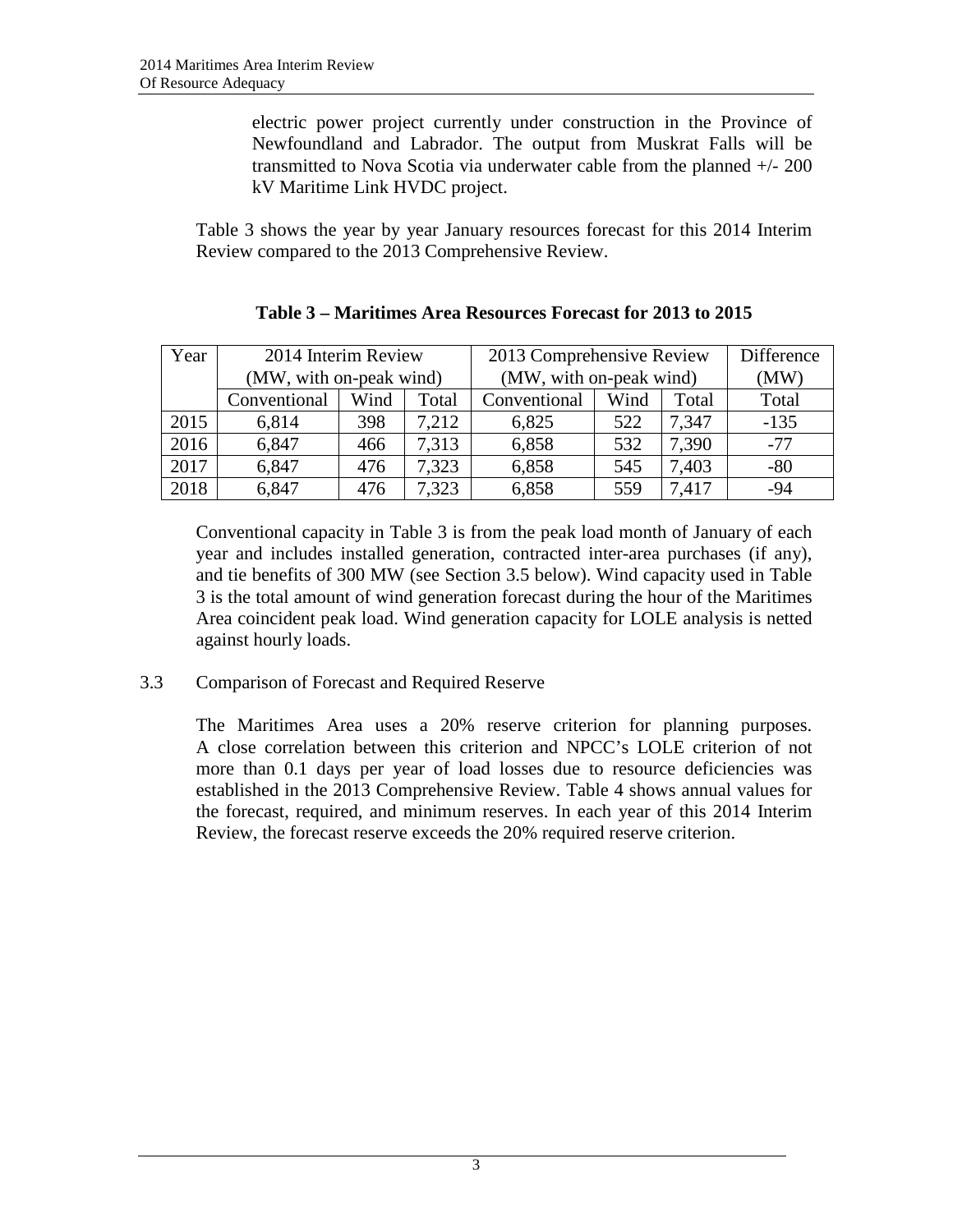| Year | Forecast | Peak  | Inter. | Forecast  |      | Required  |      | Minimum   |      |
|------|----------|-------|--------|-----------|------|-----------|------|-----------|------|
|      | Capacity | Load  | Load   | Reserve   |      | Reserve   |      | Reserve   |      |
|      | (MW)     | (MW)  | (MW)   | <b>MW</b> | $\%$ | <b>MW</b> | $\%$ | <b>MW</b> | $\%$ |
| 2015 | 7,212    | 5,321 | 255    | 2,146     | 42   | 1,013     | 20   | 1,920     | 52   |
| 2016 | 7,313    | 5,322 | 264    | 2,255     | 45   | 1.012     | 20   | 1,489     | 40   |
| 2017 | 7,323    | 5,328 | 264    | 2,259     | 45   | 1,013     | 20   | 2,105     | 58   |
| 2018 | 7,323    | 5,322 | 264    | 2,265     | 45   | 1,012     | 20   | 1.919     | 53   |

|  | Table 4 – Forecast, Minimum and Required Reserve - January 2015 to 2018 |
|--|-------------------------------------------------------------------------|
|  |                                                                         |

Forecast Reserve  $%$  = [Forecast Capacity – (Peak Load – Inter. Load)]\*100% (Peak Load – Inter. Load)

Minimum Reserve  $(\%)$  = Minimum of hourly forecast reserves

Forecast wind generation outputs during the Maritimes Area peak load hours are used for the forecast capacity totals in Table 4. Hour by hour forecast wind values are used for the minimum reserve calculations.

#### 3.4 Interconnection Tie Benefits

In this 2014 Interim Review, 300 MW of interconnection tie benefits from external Areas are assumed. This is unchanged from the 2013 Comprehensive Review. In the CP-8 report *Review of Interconnection Assistance Reliability Benefits (June 1, 2011)* the range of estimated annual tie benefit potential for the Maritimes Area for 2015 was 1,252 – 1,536 MW. Based on this CP-8 report, the 300 MW of tie benefits assumed is conservative.

3.5 Interface Limits

With the exceptions of 300 MW of tie benefits from external Area interfaces for all years and 153 MW of new interface capacity from a new Maritimes Area HVDC link with Newfoundland and Labrador starting in 2017, no other external Area interfaces to the Maritimes Area were modeled.

3.6 New Brunswick Power Corp. Restructuring

Amalgamation of the NB Power group of companies, and the New Brunswick System Operator, into a single, vertically integrated Crown utility occurred on October 1, 2013. This utility restructuring has no effect on resource adequacy in the Maritimes Area.

#### **4.0 FUEL SUPPLIES**